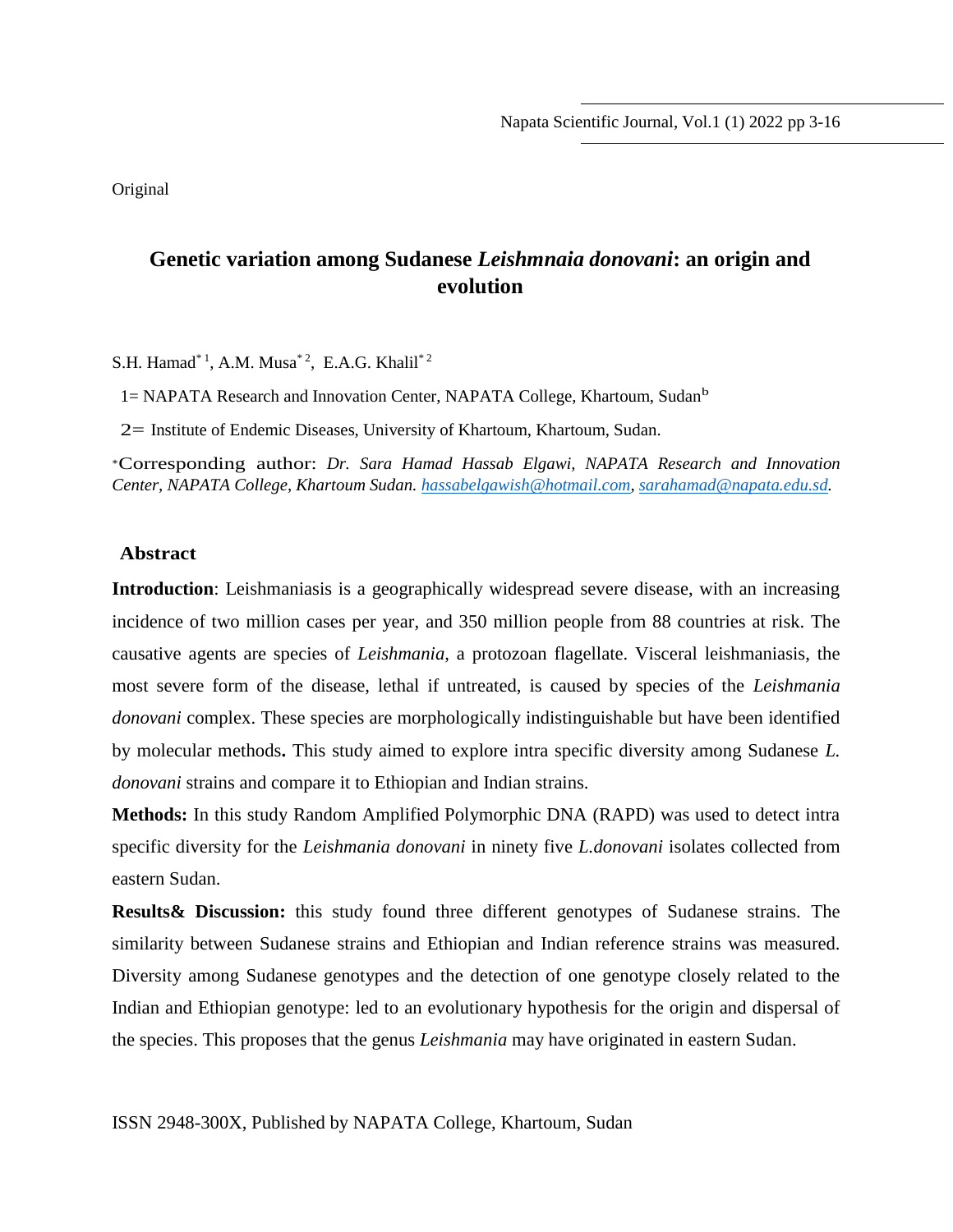**Conclusion:** *Leishmania donovani* isolates from Sudan are genetically diverse. This parasite could be the ancestor of the *leishmania* parasites, and its distribution started from Sudan to all of the worlds.

**Keywords:**genetic distance, genetic diversity*, Leishmania donovani*, PCR-RAPD.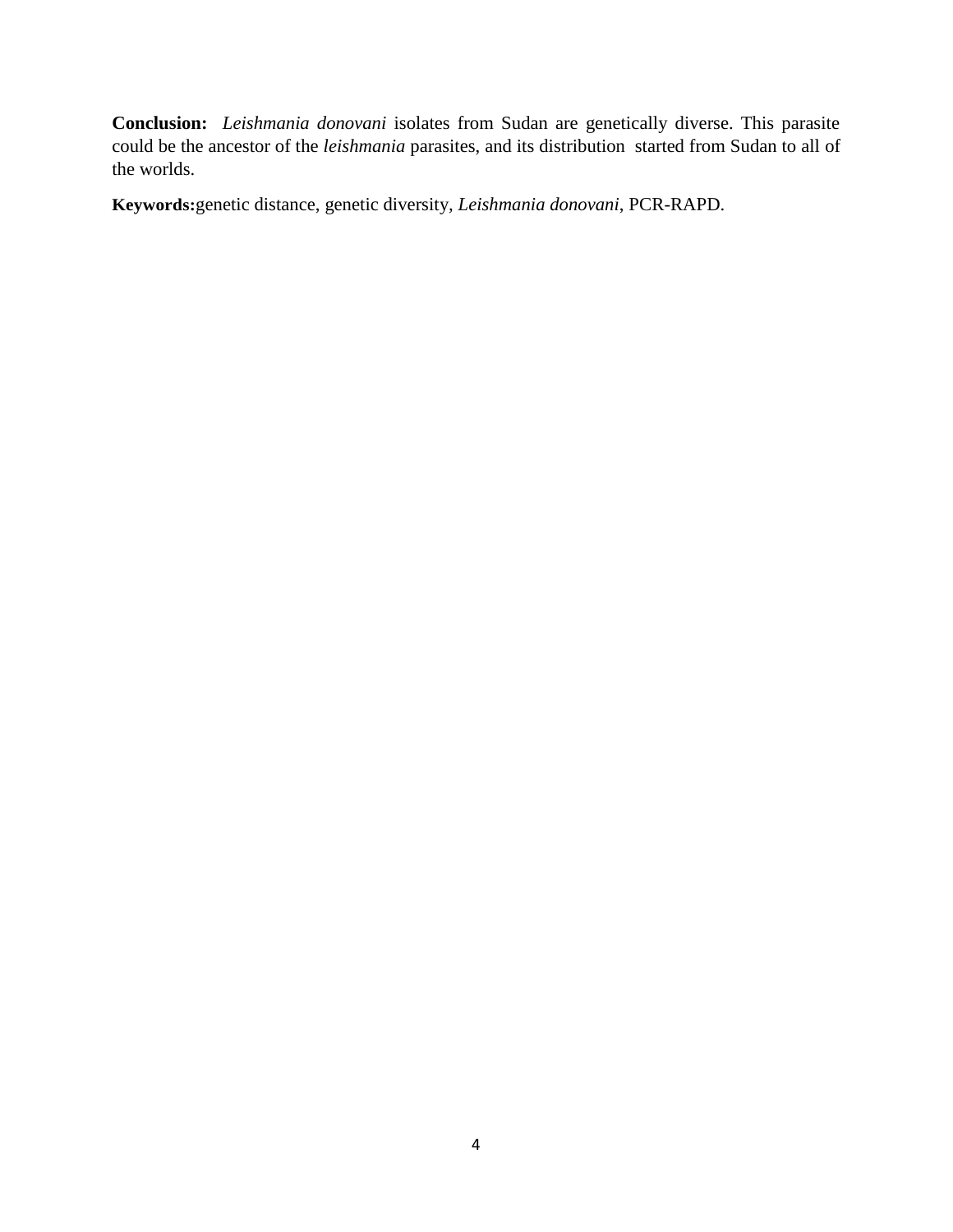#### **Introduction**

Visceral Leishmaniasis (VL, Kala-azar) is a deadly parasitic disease caused by infection with protozoan parasites of the *Leishmania donovani* complex in east Africa and the Indian subcontinent and *Leishmania infantum* in Europe, North Africa and Latin America [1], this parasites transmitted by bites of phlebotomine sand flies (Diptera: Psychodidae) of the genus *Phlebotomus* in the Old World and *Lutzomyia* in the New World [2, 3].

In Sudan, the main endemic region of kalaazar occurs in a wide belt extending from the east-central Sudanese-Ethiopian border to the west up to the White Nile [4, 5, 6].

The evolutionary relationships within the genus *Leishmania* and its origins are the source of ongoing debate, reflected in conflicting phylogenetic and biogeographic reconstructions. Noyes [7] has renewed the hypothesis of a Neotropical origin for the genus using arguments mainly based on the published gene sequence phylogenies. This hypothesis has been contested by Kerr [8] who instead proposed a Palearctic origin for *Leishmania* and suggested that the genus was only introduced into the Neotropics during the Pliocene after the formation of

the Panamanian land bridge about 3 million years ago.

The supercontinent hypothesis reflects much better the available molecular phylogenetic data and was recently corroborated by phylogenomic reconstruction using new bioinformatics methods [9]. PCR was successfully amplified *L.donovani* DNA in ancient Egyptian and Christian Nubian mummies dating 4,000 years [10], this may support the hypothesis of East African origin. Molecular trees, fossil records, historical events and discoveries which associated with biogeographical, entomological and ecological evidence need to be consolidated to support some of the hypotheses regarding the origin of *Leishmania* and the resulting in human disease.

Molecular techniques such as PCRrestriction fragment length polymorphism (RFLP), random amplified polymorphic DNA (RAPD, and single-strand conformation polymorphism analyses(SSCP) have been used to demonstrate the genetic variability within and between different *Leishmania* species including *L. donovani* complex also they appear a partial correlation between genetic diversity and geographic origin [11, 12, 13]. In 2010 Gelanew [14] and co-worker found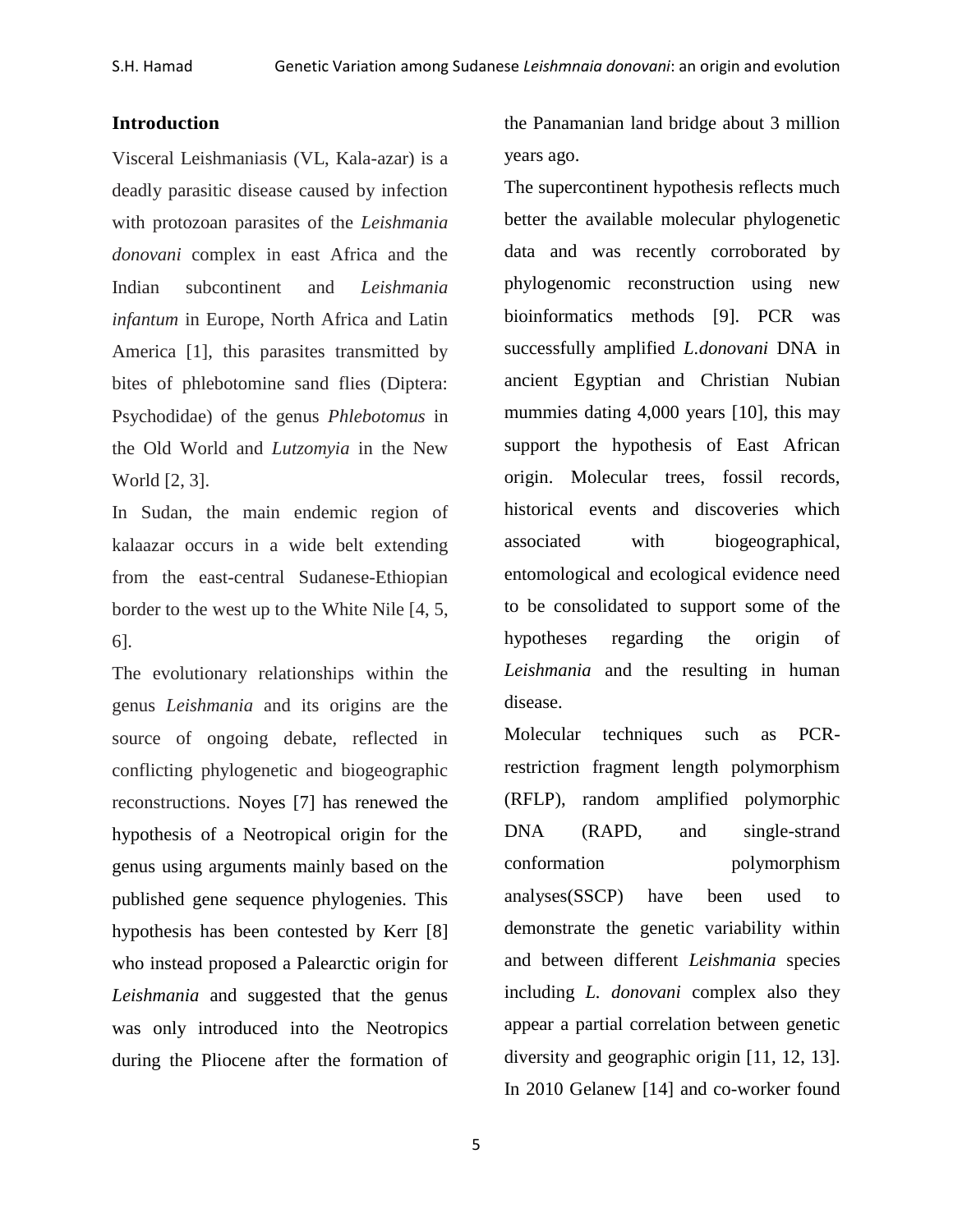a remarkably high genetic diversity among the East African strains of *L. donovani* which grouped into two genetically and geographically distinct populations comprising parasites from South Ethiopia and Kenya, and those from North Ethiopia and Sudan.

Several questions have marked the history and evolution of visceral leishmaniasis (VL) in East Africa, and Africa as the origin of migration of leishmania parasite.

In this paper we measured the similarity between the Sudanese *Leishmania* genotypes and Ethiopian, Indian reference strains as indicator to the origin of *Leishmania* parasites.

#### **Materials and Methods**

# **Ethical considerations and sample collection**

The study protocol was approved by the Ethical Committee of the Institute of Endemic Diseases, University of Khartoum, Sudan. 95 *Leishmania* isolates were collected from lymph nodes/bone marrow aspirates, from patients from El-gadarif area in eastern Sudan. This was part of a routine investigative procedure for the diagnosis of visceral leishmaniasis. Part of the aspirate was smeared onto slides and stained with Giemsa stain and examined for the presence of Leishman Donovan bodies (LD bodies). Reference strains of Indian (DD8) and Ethiopian (TU3) *Leishmania donovani* were included in all tests ( reference strains were donated from Pasteur Institute of IRAN) .

#### **Isolation of parasites and cultivation**

Parasites collected from VL patients were injected into culture bottles containing biphasic media (NNN) consisting of solidphase agar mixed with defibrinated rabbit blood and overlaid with RPMI-1640 supplemented with 10% Foetal Calf Serum (FCS) and 1% of penicillin/streptomycin solution (10,000 units penicillin and 10 mg streptomycin). All cultures were incubated at 24°C and examined daily. After the promastigotes were built up, they were transferred into a 50 ml tissue culture flasks containing RPMI-1640 supplemented with 10% FCS and 1% penicillin/ streptomycin solution.

### **Preparation of total genomic DNA:**

Late-log phase promastigotes were harvested from cultures by centrifugation at 2000 rpm and 4°C for 10 minutes. The pellet was then washed twice with cold Phosphate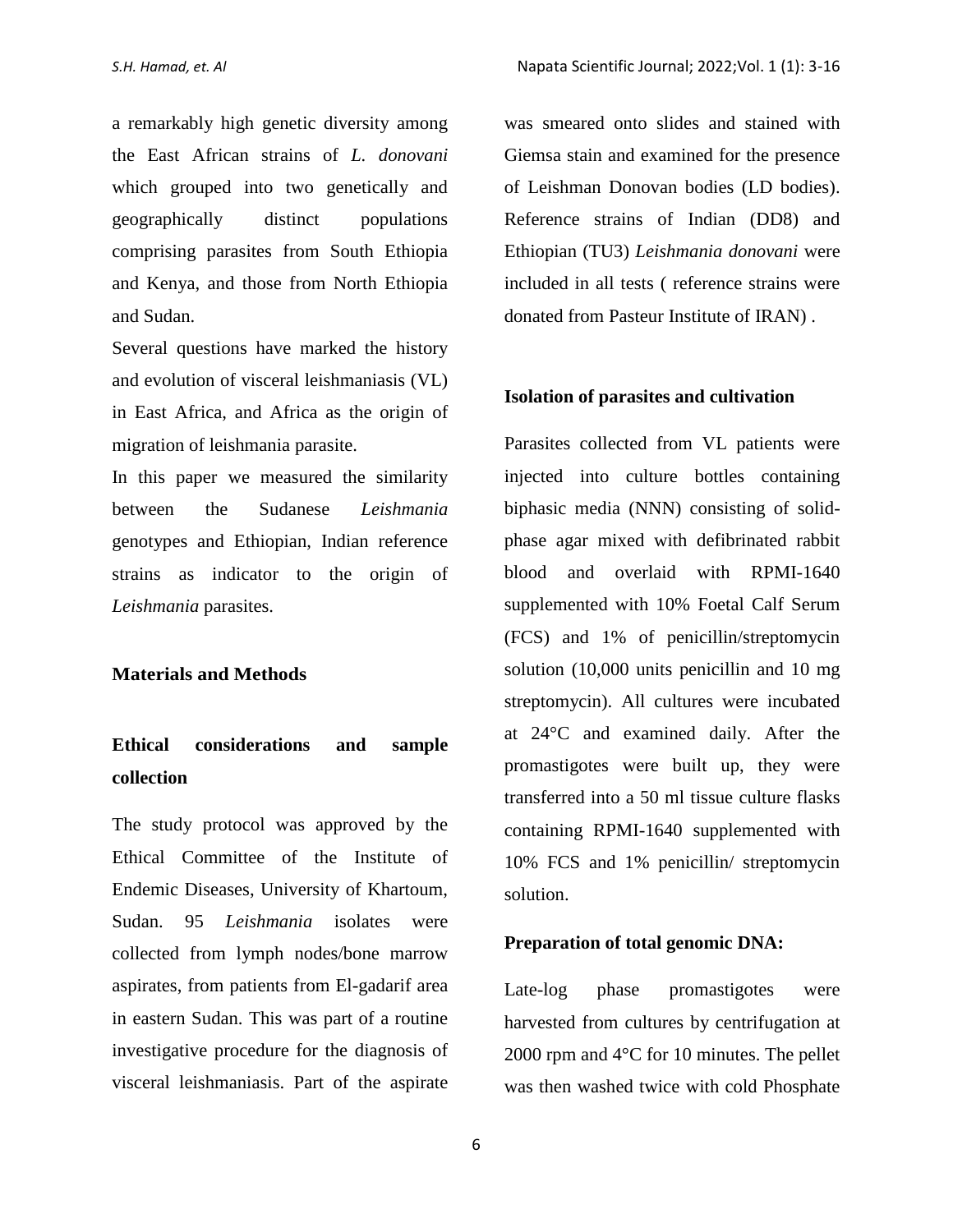Buffered Saline (PBS), pH 7.5 and stored at –20°C until used. DNA was isolated from leishmania parasites using the ZR Genomic DNATM-Tissue MiniPrep Kit (Zymo Research), according to the instruction of the manufacturer.

#### **PCR amplification:**

PCR was performed for minicircle kDNA to detect the leishmania species using a set of primers [AJS3] GGGGTTGGTGTAAAATAGGGand DBY CCAGTTTCCCGCCCCGGAG]. The reaction volume was 50 µl per sample in 0.2 ml thin walled micro centrifuge tube. The mixture contained 5 µl of 10X reaction buffer (Promega, Madison WI, USA) in a final concentration of  $1X$ ,  $2 \mu l$  of  $20 \mu M$ dNTPs mixture (0.2 mM each of dTTP, dATP, dCTP and dGTP), 3 µl of 25 mM MgCl2 (Promega, Madison WI, USA), 2.0 µl of primers mixture (1 µl of forward primer  $+ 1$  µl of reverse primer (50 mM) (Inqaba Biotechnical Industries (Pty) Ltd., South Africa), 0.25 µl of thermo-stable DNA polymerase (Promega, Madison WI, USA) (5 U/ $\mu$ l) was added To each tube, 3 µl of template DNA were added, and the PCR mixture was completed to 50 µl with double distilled water. The PCR program was run for 35 cycles: initially denaturation at  $94^{\circ}$ C for 3 min, denaturation at  $94^{\circ}$ C for 30 s, annealing at  $64^{\circ}$ C for 1 min, extension at  $72^{\circ}$ C for 1 min and a final extension cycle at 72°C for 10 min was also included. Amplification was checked by 1.5% agarose gel electrophoresis followed UV visualization.

#### **PCR-RAPD**

RAPD amplification was done using 11 single short primers, the primers were selected randomly from literature review with the requirement that their C+G contents are 60% to 70% (as the Leishmania genomes CG rich) and that they have no self-complementary ends.(Table 1). Each 25 µl RAPD reaction contained 5ng of genomic DNA, 3 mM  $MgCl<sub>2</sub>$ , 25 pmol of primer, 20 mM dNTPs mixture and 0.5 units of *Taq*  polymerase in the appropriate buffer. The amplification cycle was 94°C for Three minutes; then 35 cycles at 94°C for one minute, 42°C for one minute, and 72°C for two minutes; and at 72°C for 10 minutes. The RAPD products were separated by electrophoresis on ethidium bromide-stained 1.5% agarose gels in 0.5× Tris-acetate-EDTA buffer (20 mM Tris-acetate, 0.5 mM EDTA) at 80 V for two hours.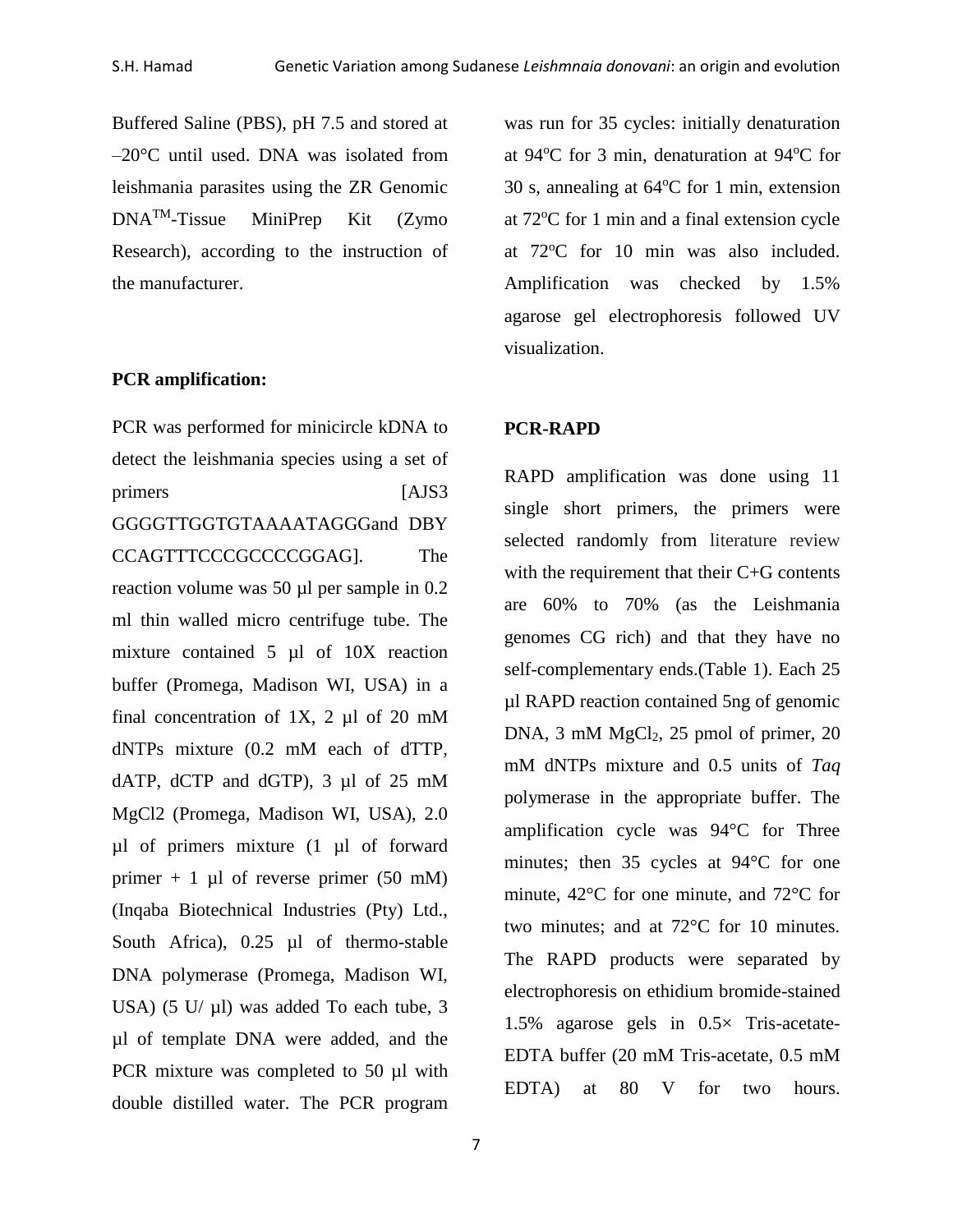Seven primers had a sufficient number of scorable amplicons and good reproducibility, tested by repeating most reactions, although profiles were reproducible. High-quality DNA was always used because degradation of DNA altered amplification profiles. The RAPD profiles were manually scored as presence or absence bands. Then the jaccard's similarity coefficient was used to detect the similarity between strains. Jaccard's coefficient was calculated by the following formula [15]:

 $Sj=$  a a+b+c

Where a is the sum of agreements  $(+ +)$ , while b and c represent the sums of absent/present combinations (i.e.  $+/-$ , and  $\perp$ +, respectively).

#### **Results**

#### **Detection of Lesihmania species:**

All Sudanese strains showed similar band patterns to the reference L. donovani strains (Indian strain DD8, and Ethiopian strain TU3) with an 800 bp band size Fig 1.

# **RAPR-PCR profiles of the** *Leishmania donovani* **isolates**

Isolated DNA from 95 *leishmania donovani* promastigotes strains characterized by minicircle kDNA, and the reference strains of *L.donovani* species (DD8 Indian strain and TU3 Ethiopian strain), were screened by eleven of RAPD primers.

Not all random primers could efficiently and specifically amplify portions of the genome of the parasites.

Three primers were differentiated between the Sudanese *L.donovani* isolates and the Indian and Ethiopian reference strains, four primers (A13, M13/pUC, OPA2 and OPA9) give same band patterns in all isolates.

A-12 primer divided the Sudanese strains to three different genotype, genotype 1 was common between the Sudanese isolates, Jaccard's similarity between this genotype and Ethiopian reference strains (TU3) was 0.16. Genotype two was closely related to Ethiopian reference strain (JSC=1), while genotype 3 appeared 0.4 of similarity with the Ethiopian reference strain genotype.

Similarity of Indian *Leishmania donovani* reference strain genotype with the Sudanese genotype 1 was 0.4, 0.3 for genotypes 2 and 0.16 for genotype 3.

Table 2 showed the similarity between three Sudanese genotypes. The Jaccard's similarity coefficient between DD8 the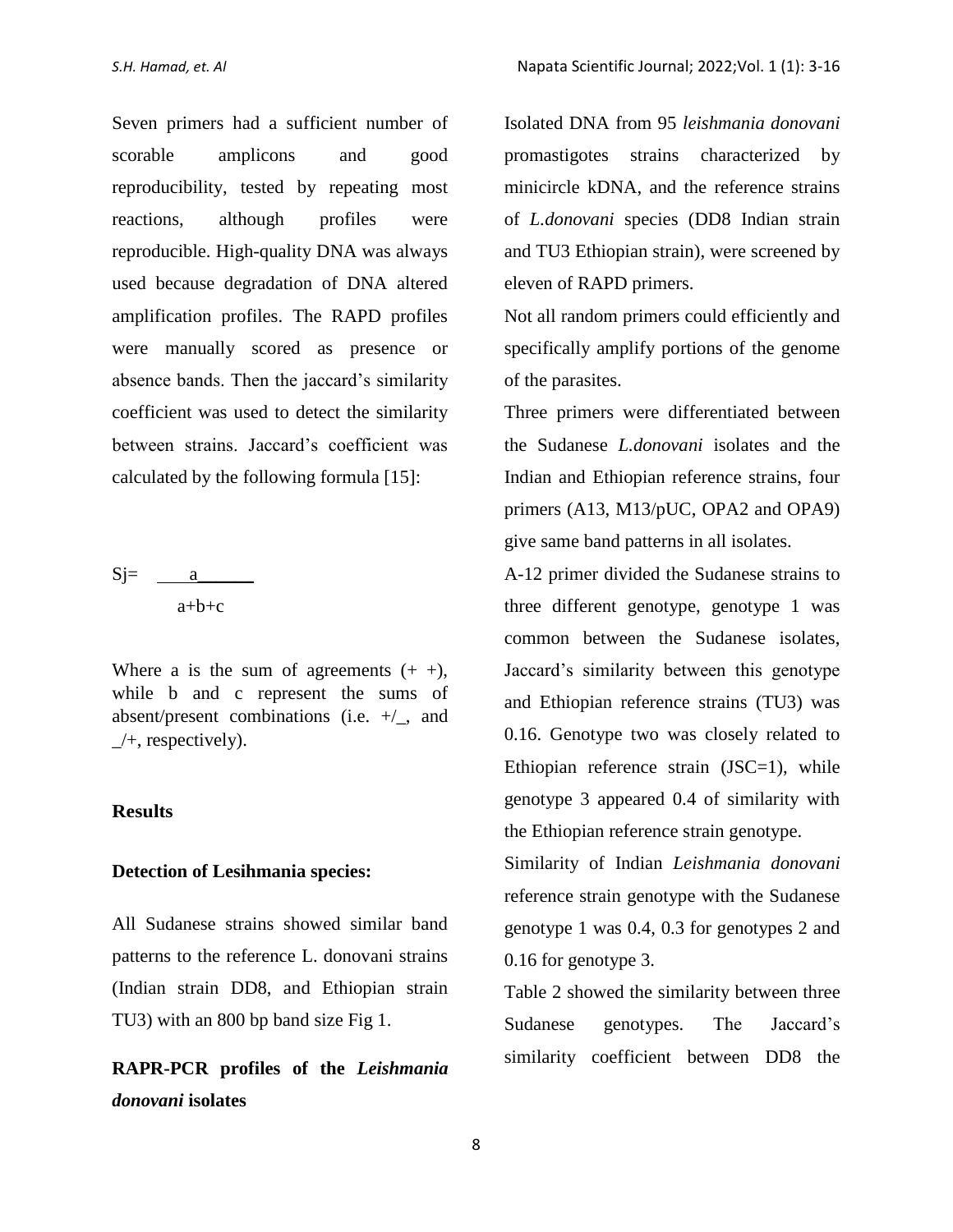Indian strain and TU3 Ethiopian strain was 0.3.

Figure 2 showed the phylogenetic tree for the Sudanese strains and Indian and Ethiopian reference strain using A-12 primer.

The results of Univ mini primer showed there was no differences between the Indian and Ethiopian strains (JSC=1). And also this primer divided the Sudanese strains to three genotypes, genotype 1 which is not common (only 15 isolates) was similar to Indian and Ethiopian strains (JSC= 1), while the similarity for the genotype 2 was 0.5, and 0.6 for genotype 3. The similarity between the Sudanese genotypes was appeared in (table 3). Figure 3 explain the phylogenetic relationship between the Indian and Ethiopian reference strains.

IL-0875 primer divided the Sudanese strains into two genotype; JSC for genotype two with Ethiopian reference strain genotype was 1, and 0.75 for genotype 1.The similarity between this genotypes and Indian reference strains was 0.8 and 0.6 respectively. And the JSC between two Sudanese genotype was 0.75. Fig 4 showed the phylogenetic relationship between the Sudanese and Indian and Ethiopian genotype.

Other RAPD primers failed to amplify *leishmania* isolates and reference strains.



**Fig 1: Band patterns of the study isolates using Kinetoplast DNA & species-specific minicircle primers (AJS3 & DBY) PCR and electrophoresis in 1.5% Agarose gel. Lane 1 Mwt DNA maker, Lane 2 in the first and second row negative control, Lane 3 Indian reference strain (DD8), lane 4 Ethiopian reference strain, Lane 5-18 Sudanese stains**

## **Table 1: List of 11 random primers used in RAPD analysis.**

| OPA <sub>2</sub> | 5'-TGCCGAGCTG-3' |
|------------------|------------------|
| $*OPA5$          | 5'-AGGGGTCTTG-3' |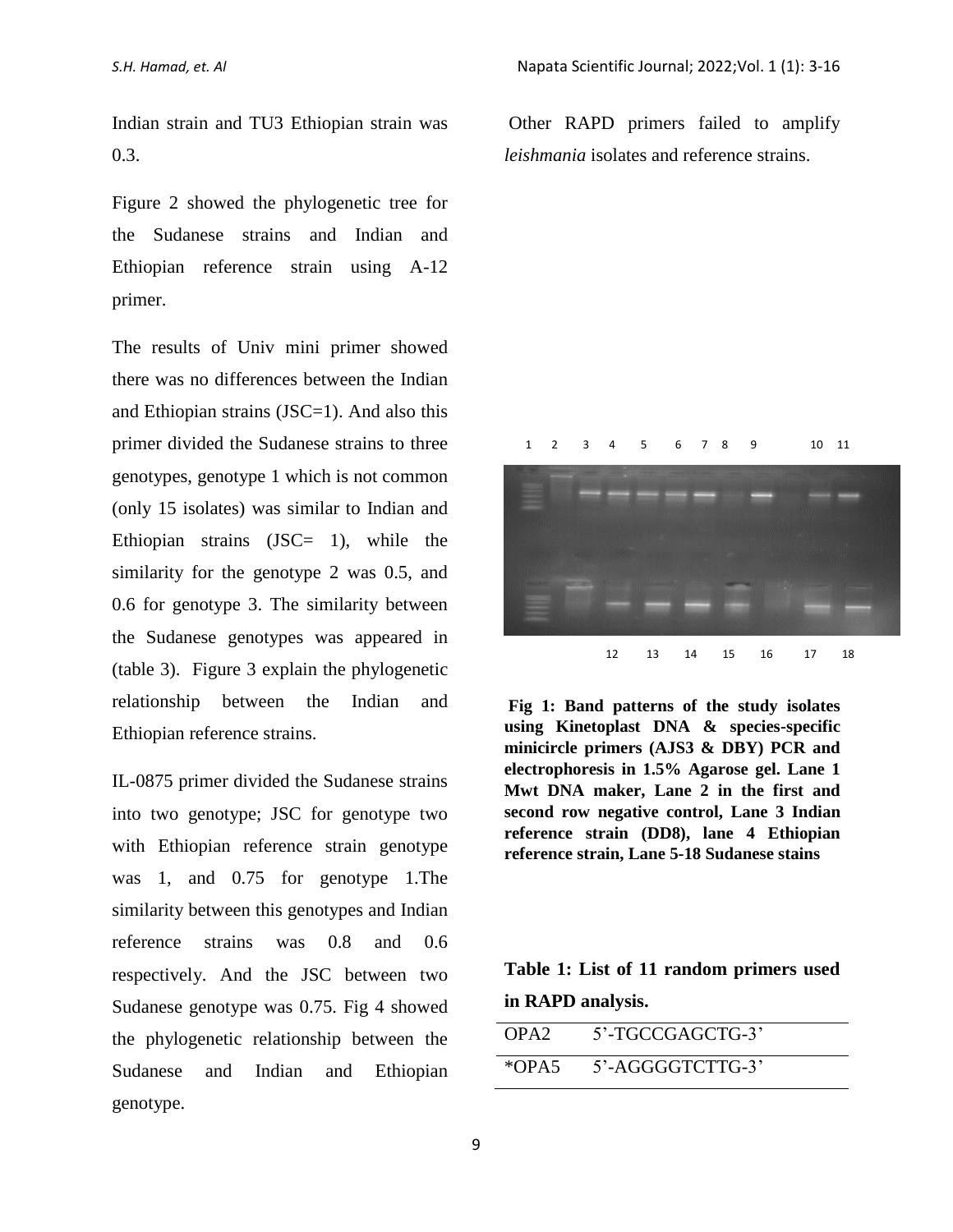#### S.H. Hamad Genetic Variation among Sudanese *Leishmnaia donovani*: an origin and evolution

| *OPA7                | 5'-GAAACGGGTG-3'                          |                                                                                     |                                  |  |  |  |
|----------------------|-------------------------------------------|-------------------------------------------------------------------------------------|----------------------------------|--|--|--|
|                      |                                           |                                                                                     | TU3<br>l G2                      |  |  |  |
| $*OPA8$              | 5'-GTGACGTAGG-3'                          |                                                                                     | D <sub>D</sub> <sub>8</sub>      |  |  |  |
| OPA <sub>9</sub>     | 5'-GGGTAACGCC-3'                          |                                                                                     | G <sub>1</sub><br>G <sub>3</sub> |  |  |  |
| *OPA10               | 5'-GTGATCGCAG-3'                          | 0.25<br>0.20<br>0.15<br>0.10                                                        | 0.05<br>0.00                     |  |  |  |
| M13/pU               | $5^{\circ}$                               |                                                                                     |                                  |  |  |  |
| $\mathcal{C}$        | CGCCAGGGTTTTCCCAGTC                       | Fig 2: The relationship between the<br>Sudanese strains (G1, G2, G3) and Indian     |                                  |  |  |  |
| $ACGA-3'$<br>Forward |                                           | (DD8) and Ethiopian (TU3) reference                                                 |                                  |  |  |  |
| Sequenci             |                                           | strain using A-12 primer.                                                           |                                  |  |  |  |
| ng                   |                                           |                                                                                     |                                  |  |  |  |
| Primer               |                                           |                                                                                     |                                  |  |  |  |
| Universal            | 5'-GGGGTTGGTGTA-3'                        | Table 3: Jaccrd's similarity coefficient<br>between three Sudanese genotypes (using |                                  |  |  |  |
| Minicircle           |                                           | Univ mini primer)                                                                   |                                  |  |  |  |
| Sequence             |                                           | <b>Sudanese genotypes</b>                                                           | <b>JSC</b>                       |  |  |  |
| $A-12$               | 5'-TCGGCGATAG-3'                          | Genotype 1 and genotype 2                                                           | 0.5                              |  |  |  |
|                      |                                           | Genotype 2 and genotype 3                                                           | 0.3                              |  |  |  |
| $A-13$               | 5'- CAGCACCCAC-3'                         | Genotype 1 and genotype 3                                                           | 0.6                              |  |  |  |
| IL-0875              | 5'-GTCCGTGAGC-3'                          |                                                                                     |                                  |  |  |  |
|                      | *These primers did not amplify leishmania |                                                                                     |                                  |  |  |  |

isolates and reference strains.

|             |  | Table 2: Jaccrd's similarity coefficient |
|-------------|--|------------------------------------------|
|             |  | between three Sudanese genotypes (using  |
| A12 primer) |  |                                          |

| <b>Sudanese genotypes</b> | <b>JSC</b> |  |      |      |
|---------------------------|------------|--|------|------|
| Genotype 1 and genotype 2 | 0.16       |  |      |      |
| Genotype 2 and genotype 3 |            |  |      |      |
| Genotype 1 and genotype 3 | ).66       |  | 0.05 | 0.00 |

 $\Gamma$ 

**Fig 3: Phylogenetic tree for the Sudanese strains (G1, G2, G3) and Indian (DD8) and Ethiopian (TU3) reference strain (using univ mini primer).**

TU3  $G1$ l<sub>DD8</sub>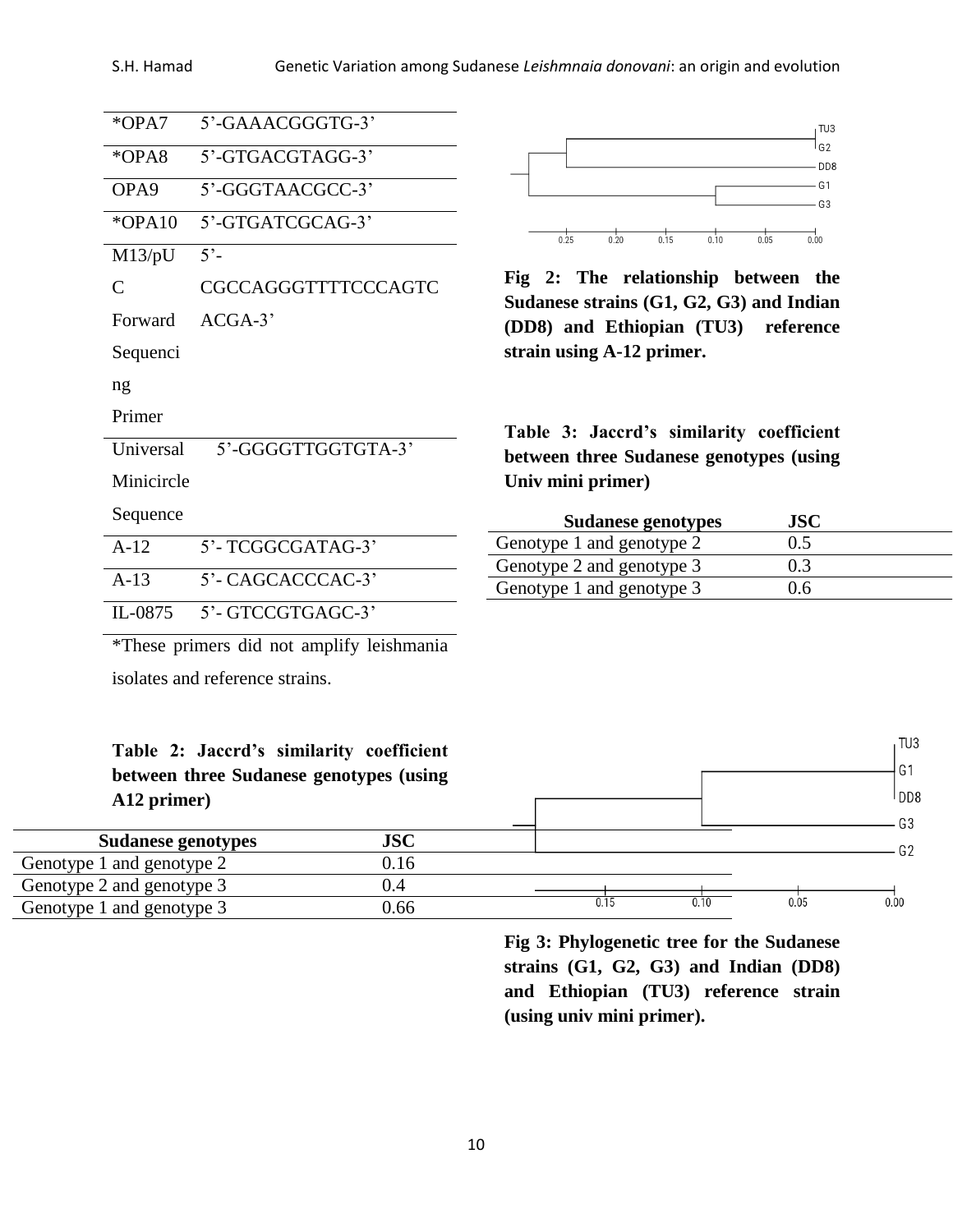

**Fig 4: phylogenetic tree for the Sudanese strains (G1, G2) and Indian (DD8) and Ethiopian (TU3) reference strain using IL-0875 primer.**

#### **Discussion**

*Leishmnai donovani* parasites that cause visceral leishmaniasis are very diverse especially in East Africa [16]. Several trends have emerged from dozens of analyses. They include a partial correlation between genetic diversity and geographic origin [17], some flexibility in host specificity, hybrid genotypes and mixed infections of strains were assigned to different species [18, 19].

A number of methods have been applied to or developed in order to study genetic diversity and relationships within *Leishmania.*Among these, Random amplified polymorphic DNA (RAPD) was used to detect intra- specific diversity for the *Leishmania donovani* complex [11]. Therefore, eleven RAPD primers were used in the present study for elucidating the genetic diversity among the Sudanese *L.donovani* strains, and for comparing the similarity between these strains and the Indian and Ethiopian *L.donovani* reference strains.

The PCR-RAPD band patterns of the wild isolates could clearly demonstrate that *L.donovani* isolates that causes VL in Sudan are genetically diverse. Different genotypes (clusters) could be identified with different primers. The variety of drug responses may result from this diversity within *L.donovani* isolates [17, 20].

univ mini RAPD primer which is a 10 decamer oilgonucleotides, were designed to monitor the minicircle gene, detected a commongenotype in Sudanese, Ethiopian and Indian strains. And the similarity between the other Sudanese genotype and India and Ethiopian strains was 0.5 and 0.6. Accordingly the minicircle kDNA gene size band might differentiate between the leishmania species, but cannot detect the intra-specific variation within the genes.

Using Jaccard's similarity coefficient, this study found that one of Sudanese genotype was closely related to the Ethiopia strain (JSC=1), while it is very distant from Indian strain, this may support the divided of East African *L.donovani* strains into two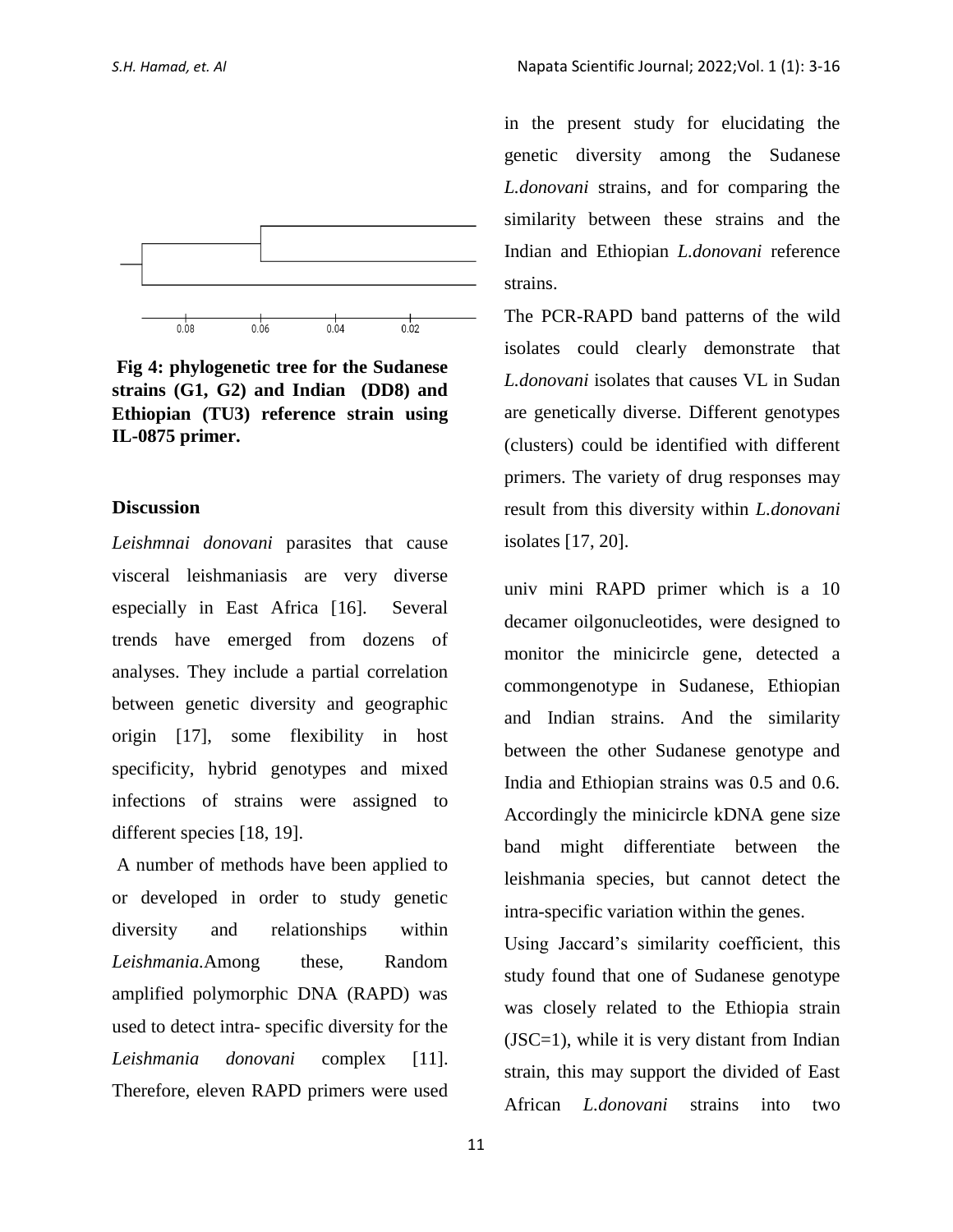genetically and geographically distinct populations comprising parasites from South Ethiopia and Kenya, and those from North Ethiopia and Sudan [14, 21]. This two genetic population of parasites corresponding to the different vector species in this area, in Eastern Sudan and North Ethiopia VL transmitted by *Phlebotomus orientalis* , while in Kenya and South Ethiopia VL transmitted by *P. martini* and *P. celiae [1].* 

This study also seek to elucidate the evolutionary history of the genus *Leishmania*, a parasitic protozoan of great public health significance. Our analysis represents one of the most extensive attempts to examine intra- and inter- specific genetic diversity in a group of parasites. It has been proposed that the genus *Leishmania* first appeared in the Old World [10, 22, 23]. Sudan is one of the highly endemic countries for visceral leishmaniasis or kala-azar, which is thought to have originated in East Africa and later spread to the Indian subcontinent and New World [23, 24]. This is supported by presence of phylogenetic relationship between Sudanese genotypes and Indian and Ethiopian reference strains characterized in this study. Also Ibrahim [25] reported that the analysis of the mitochondrial DNA has shown that

the disease in Sudan is caused by a single mitochondrial haplotype found in parasites isolated from animals and humans during the 196Os, 1980s and 1990s in both eastern and southern Sudan. This haplotype is quite different from that of all other parasites world-wide.

An African origin for the visceralizing species of the *L.donovani* complex has also been argued by Ashford [26] and Ngure [27]. They have suggested an ancient cluster derived from an ancestral root stock in the Sudan from which all other forms of the complex have derived. In this study,we proved that the common *L. donovani*genotype in eastern Sudan are different from Ethiopian and Indian strain, and there is a genotype closely related to Ethiopia strain, also we found one genotype common in Sudanese, Ethiopian and Indian strains. This may have been due to the introduction of the Sudanese strains to India by the slave trade from Africa to India [23, 28, 29]. By study the ITS gene, Kuhls and co-worker [30], reported three distinct groups of strains in East Africa: two groups from Sudan/Ethiopia and one group from Kenya. One of the Sudanese groups is more closely related to the Indian/Kenyan strains than to the other group from Sudan. Ancestral parasites of the *L. donovani* Indian reference strain DD8 may have arrived with early migrations through Arabia from Africa as the isolate from Arabia (Jeddah) that shows an intermediate haplotype between the Indian and the Sudanese isolates [29]. Man is believed to have originated in Africa and it is reasonable to consider that anthroponotic parasites such as members of the *L. tropica* and (*L. donovani*) complex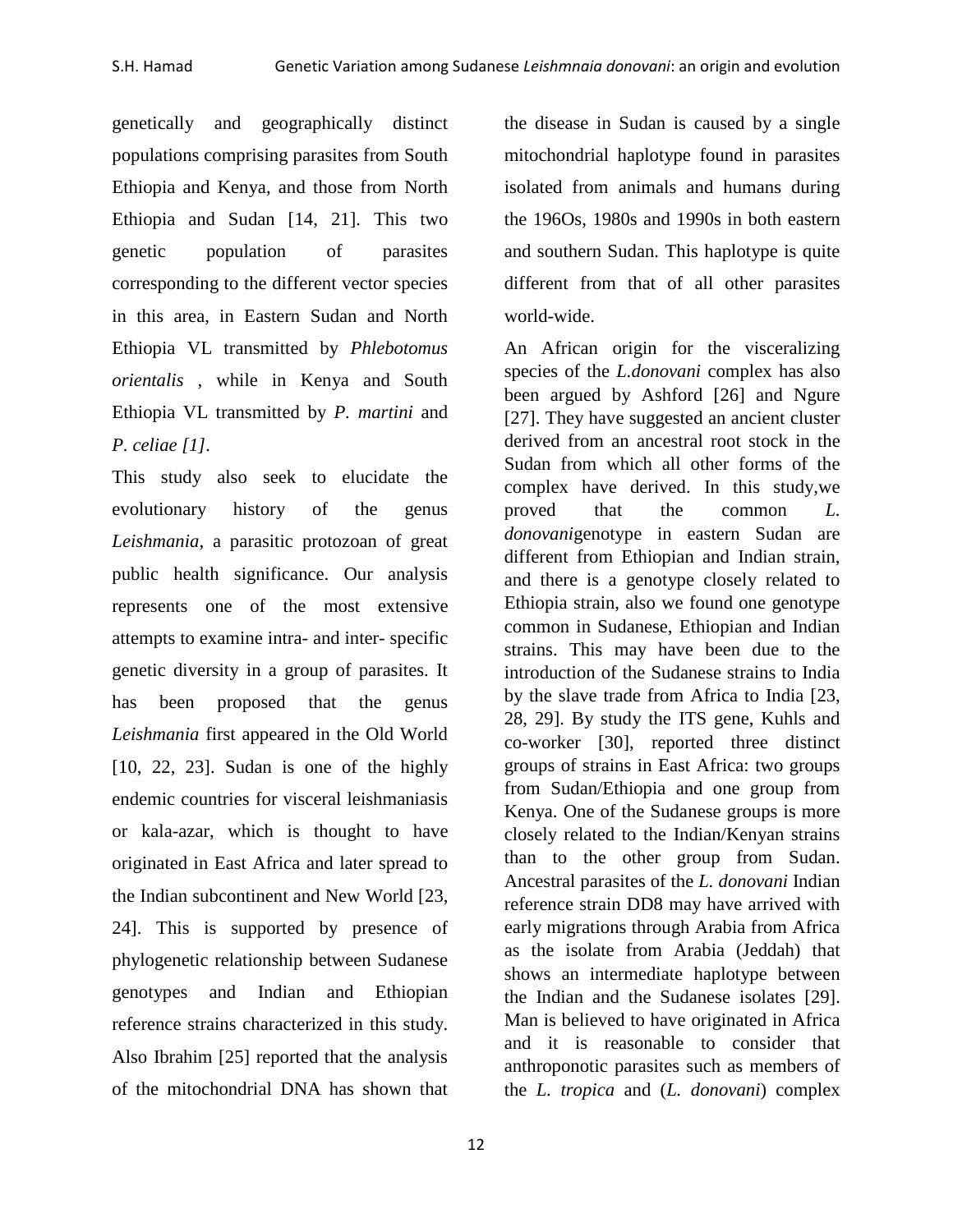which have evolved with him may also have originated there[23]. The migration started from Sudan to Ethiopia then India through Kenya, this explain the similarity of Indian and Kenyan strain and Kenyan and south Ethiopia strains that are different from the Sudanese and north Ethiopian strains. The present study revealed the presence of remarkable genetic heterogeneity among East African strains of *L. donovani.* This study also sheds some light on understanding of the population structure and reproductive pattern of East African *L. donovani*. This information, together with future epidemiological and population genetic studies will be very useful to design parasite-targeted control strategies to eradicate VL in East Africa.

#### **Conclusion & Recommendation(s)**

**In conclusion***: Leishmania donovani*  isolates from Sudan are genetically diverse. This parasite could be the ancestor of the *leishmania* donovani parasites, and migrated from Sudan to all the worlds.

#### **References**

[1] Akhoundi M, Kuhls K, Cannet A, Votýpka J, Marty P, Delaunay P and Sereno D. A historical overview of the classification, evolution, and dispersion of Leishmania parasites and sandflies. PLoS Negl Trop Dis. 2016; 10:e0004349.

[2] Louis M, Katz MD and Roger Y. Transfusion- Transmitted Diseases.

Transfusion Medicine and Hematostasis. 2013; second edition.

[3] Blackwell JMand Fakiola M, Castellucci LC. Human genetics of leishmania infections. Human Genetics. 2020; 139:813–19

[4]El-Safi SH, Bucheton B, Kheir MM, Musa HA, El-Obaid M, Hammad Aand DesseinA. Epidemiology of visceral leishmaniasis in Atbara River area, eastern Sudan: the outbreak of Barbar El Fugara village (1996-1997). Microbes Infect. 2002 ; 4:1439–47.

[5] Elnaiem DE, Schorscher J, Bendall A, Obsomer V, Osman ME, Mekkawi AM, Connor SJ, Ashford RWand Thomson MC. Risk mapping of visceral leishmaniasis: the role of local variation in rainfall and altitude on the presence and incidence of kala-azar in eastern Sudan. Am. J. Trop. Med. Hyg. 2003; 68: 10-17.

[6] Salih OA, Nail A, Modawe GSwar MO, Ahmed MH, Khalil A, Satti ABand Abuzied N. Risk factors of inpatients mortality of visceral leishmaniasis, Khartoum state, Sudan. Cellular biology research. 2020; 12(3): 135-140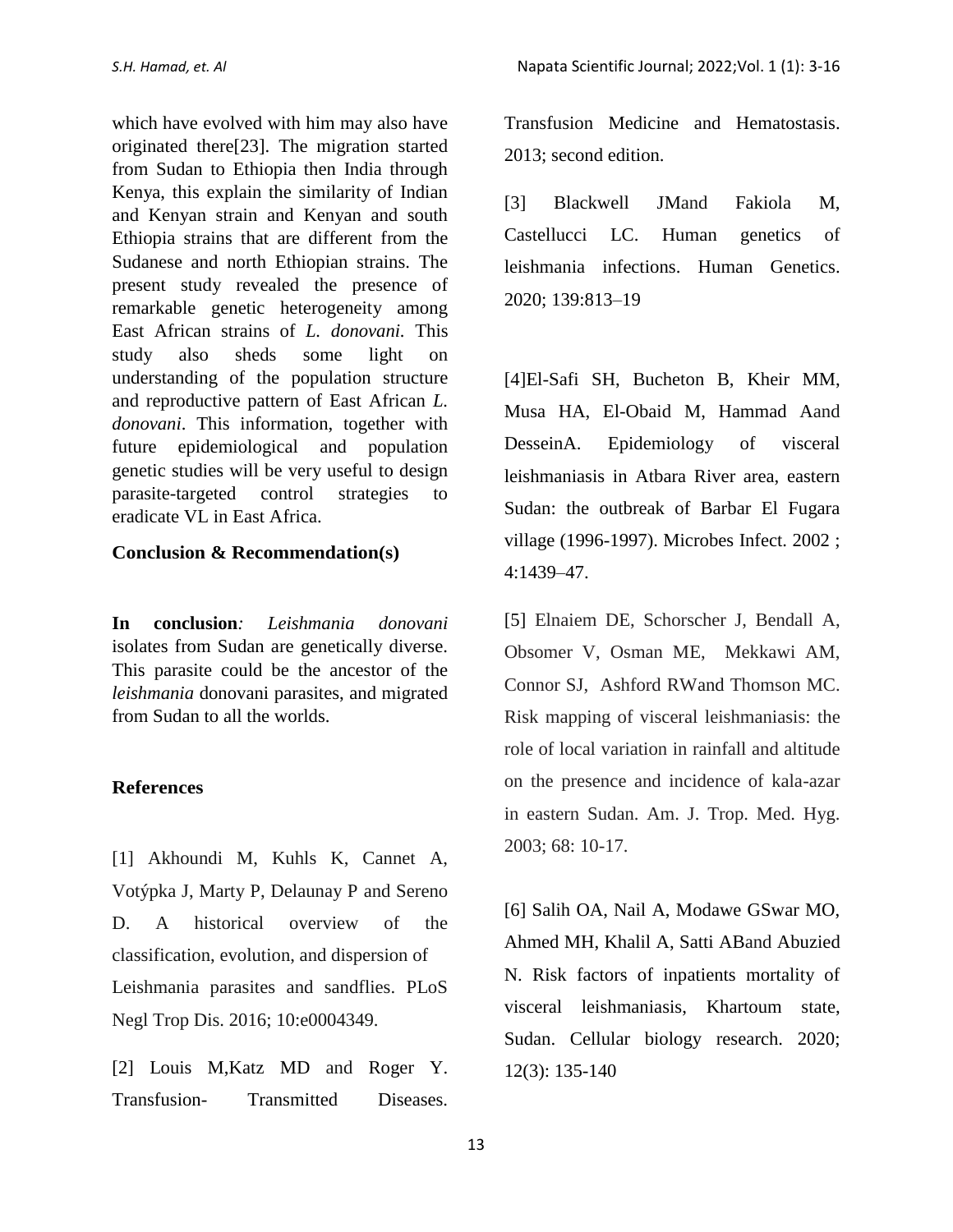[7] Noyes HA, Chance ML, Croan DGand Ellis J.T. *Leishmania (Sauroleishmania)*: a comment on classification.Parasitol Today. 1998; *14*: 167.

[8] Kerr SF. Paleartic origin of *Leishmania*. Mem Inst Oswaldo Cruz*.* 2000; 95: 75-80.

[9] Harkins KM, Schwartz RS, Cartwright RAand Stone AC. Phylogenomic reconstruction supports supercontinent origins for Leishmania. Infect Genet Evol. 2016; 38:101–9.

[10] Zink AR, Spigelman M, Schraut B, Nerlich AGand Donolhue HD. Leishmaniasis in Ancient Egyptian and Upper Nubian. Emer. Infect. Dis. 2006; 12(10):1616-17.

[11] [Hamad SH,](http://www.ncbi.nlm.nih.gov/pubmed?term=%22Hamad%20SH%22%5BAuthor%5D) [Khalil EA,](http://www.ncbi.nlm.nih.gov/pubmed?term=%22Khalil%20EA%22%5BAuthor%5D) [Musa AM,](http://www.ncbi.nlm.nih.gov/pubmed?term=%22Musa%20AM%22%5BAuthor%5D) [Ibrahim ME,](http://www.ncbi.nlm.nih.gov/pubmed?term=%22Ibrahim%20ME%22%5BAuthor%5D) [Younis BM,](http://www.ncbi.nlm.nih.gov/pubmed?term=%22Younis%20BM%22%5BAuthor%5D) [Elfaki MEa](http://www.ncbi.nlm.nih.gov/pubmed?term=%22Elfaki%20ME%22%5BAuthor%5D)n[dEl-](http://www.ncbi.nlm.nih.gov/pubmed?term=%22El-Hassan%20AM%22%5BAuthor%5D)[Hassan AM.](http://www.ncbi.nlm.nih.gov/pubmed?term=%22El-Hassan%20AM%22%5BAuthor%5D) *Leishmania donovani*: Genetic diversity of isolates from Sudan characterized by PCR-based RAPD. Exp. Parasitol. 2010; 125(4):389-93.

[12] Odiwuor S, Vuylsteke M, De Doncker S, Maes I, Mbuchi M, Dujardin JCand Van derAuwera G. Leishmania AFLP: paving the way towards improved molecular assays and markers of diversity. Infect. Genet. Evol. 2011; 11: 960–67.

[13] Banu SS, Meyer W, Ferreira-paim K, Kuhls K, Cupolillo E, Schonian Gand Lee R. Anovel multilocus sequence typing scheme identifying genetic diversity amongst leishmania donovani isolates from a genetically homogeneous population in the Indian subcontinent. International journal for parasitology. 2019; 49 (7): 555-67.

[14] Gelanew T, Kuhls K, Hurissa Z, Weldegebreal T, Hailu W, Kassahun A, Abebe A, Hailu Aand Schönian G. Inference of Population Structure of *Leishmania donovani* Strains Isolated from Different Ethiopian Visceral Leishmaniasis Endemic Areas. PLoS Neglegted of Tropical Diseases. 2010; 4 (11): 889.

[15] Jaccard P. Etude comparative de la distribution florale dans une portion des Alpes et des jura. Bulletin de la Societe Vaudoise des sciences Naturelle*.* 1901; 37: 547-79.

[16] Lun ZR, Wu MS, Chen YF, Wang JY, Zhou XN, Liao LF, Chen JP, Chow LM and Chang KP. Visceral leishmaniasis in China: an endemic disease under control. Clinical Microbiology Reviews. 2015; 28: 987–1004.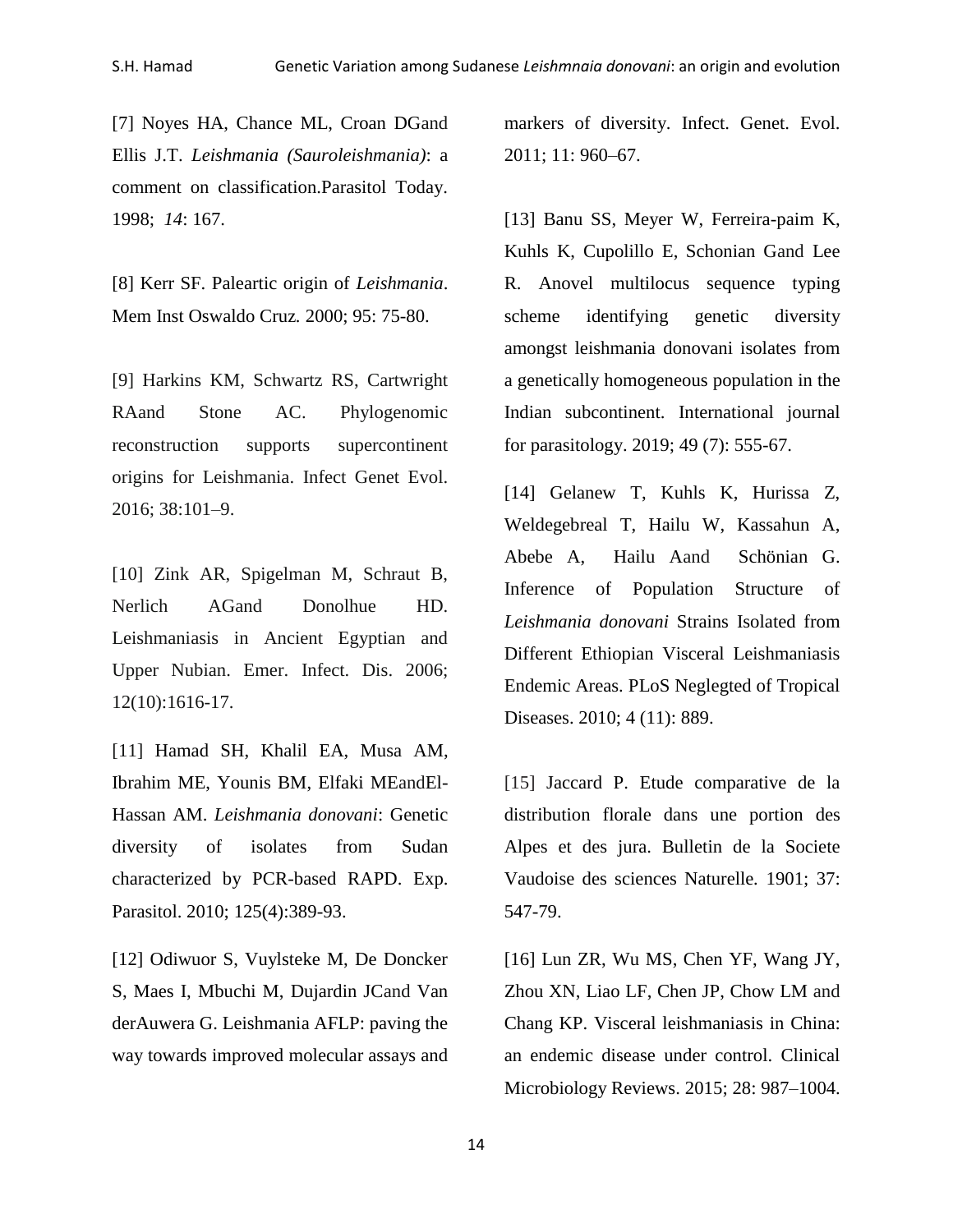[17] Franssen SU, Durrant C, Stark O, Moser B, Downing T, Schonian Gand Cotton JA. Global genome diversity of the Leishmania donovani complex. eLife 2020; 9: e51243.

[18] Inbar E, Shaik J, Iantorno SA, Romano A, Nzelu CO, Owens K, Sanders MJ, Dobson D, Cotton JA, Grigg ME, Beverley SMand Sacks D. Whole genome sequencing of experimental hybrids supports meiosislike sexual recombination in Leishmania. PLOS Genetics 2019; 5:e1008042

[19] Rogers MB, Downing T, Smith BA, Imamura H, Sanders M, Svobodova M, Volf P, Berriman M, Cotton JAand Smith DF. Genomic confirmation of hybridisation and recent inbreeding in a vector-isolated Leishmania population. PLOS Genetics. 2014; 10:e1004092.

[20] Andrade JM, Baba EH, Machado-de-Avila RA, Chavez-Olortegui C, Demicheli CP, Fre´ zard F, Monte-Neto RL and Murta SMF. Silver and nitrate oppositely modulate antimony susceptibility through aquaglyceroporin 1 in Leishmania (Viannia) Species. Antimicrobial Agents and Chemotherapy. 2016; 60: 4482– 89.

[21] Jabera HT, Hailub A, Pratlongc F, Lamic P, BastiencPand Jaffea CL. Analysis of genetic polymorphisms and tropism in East African *Leishmania donovani* by Amplified Fragment Length Polymorphism and kDNA minicircle sequencing**.** Infection, Genetics and Evolution. 2018; 65: 80–90.

[22] Momen Hand Cupolillo E. Speculations on the Origin and Evolution of the Genus Leishmania. Mem Inst Oswaldo Cruz. 2000; 95: 583.

[23] Steverding D. The history of leishmaniasis. Parasite & vectors. 2017; 10:82.

[24] Pratlog F, Dereure J, Bucheton B, El-Saf S, Dessein A, Lanotte Gand Dedet JP. Sudan: The possible original focus of visceral leishmaniasis. 2001; 122(6):599- 605.

[25] Ibrahim ME. The epidemiology of visceral leishmaniasis in East Africa: hints and molecular revelations. Trans R Soc Trop Med Hyg. 2002. 96.

[26] Ashford RW, Seaman J, Schorscher Jand Pratlong F. Epidemic visceral leishmaniasis in the Sudan: identity and